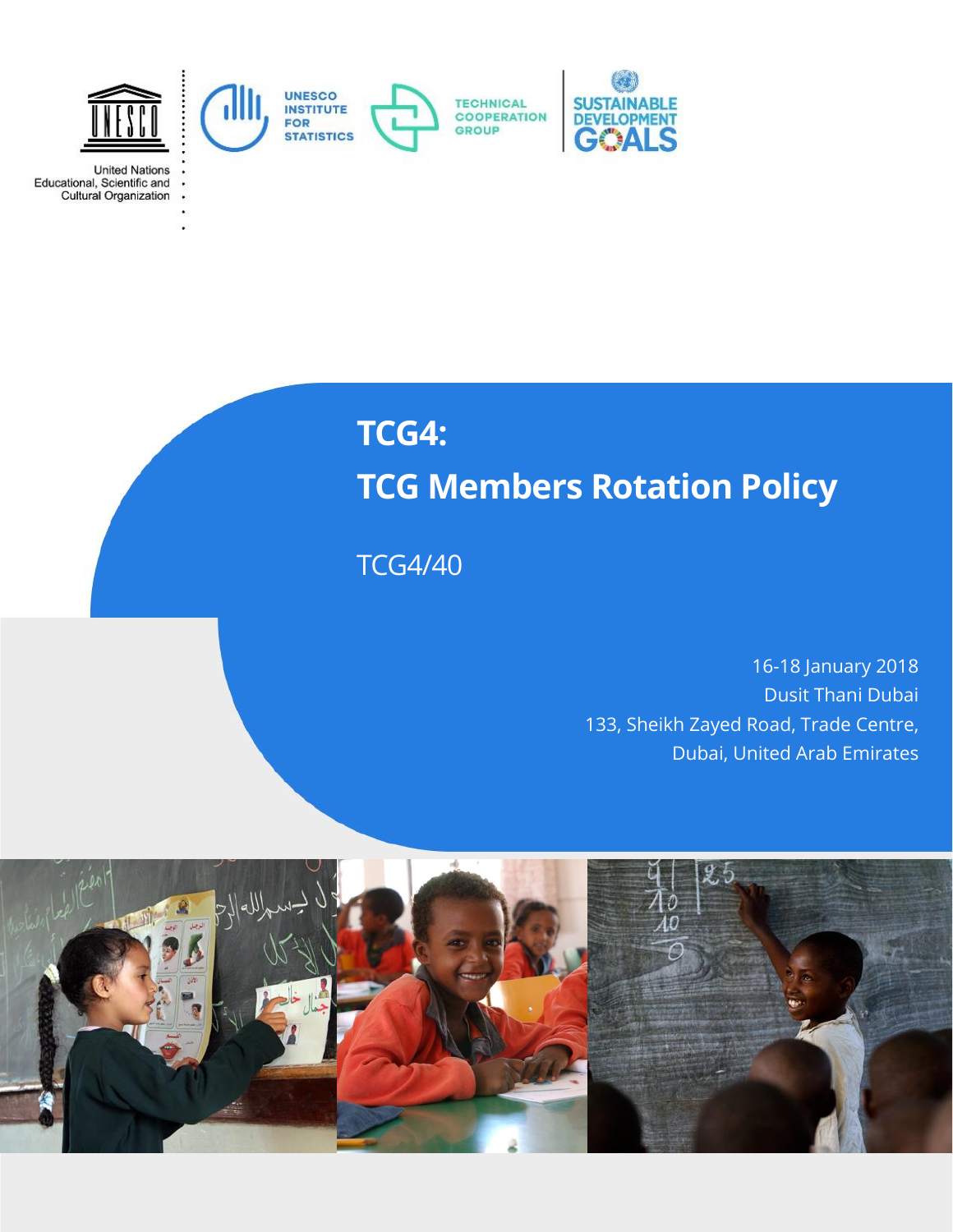

#### **Background**

The Technical Cooperation Group on SDG 4-Education 2030 Indicators (TCG) was established in April 2016 and held its first meeting in May 2016. The 27 countries which were Members of the Inter-Agency and Expert Group on Sustainable Development Goal Indicators (IAEG-SDGs) were invited to be Members of the TCG together with the United Kingdom which was an ex-officio Member of the IAEG-SDGs when it was first established in 2015. The Co-Chair of the SDG 4 – Education 2030 Steering Committee representing Member States, currently Norway, is an ex-officio Member of the TCG. Civil Society has two representatives, currently the Campaign for Popular Education (CAMPE), nominated by the Collective Consultation of Non-Governmental Organizations on Education 2030 (CCNGO/ED 2030) and Education International. UNESCO, the UNESCO Institute for Statistics and their partner agencies are represented by the UNESCO Division of Education 2030 Support and Coordination and the UIS as joint chairs and the Global Education Monitoring Report, OECD, UNICEF and the World Bank. Members of the SDG 4 – Education 2030 Steering Committee which are not Members of the TCG are invited to participate as Observers as are other regional and partner organizations with an interest in the follow-up and review of the SDG 4 - Education 2030 Agenda. The UIS acts as Secretariat to the group.

The Members of the TCG were appointed for an initial term of office of two years which will be completed at the end of April 2018. This paper describes the rotation policy which will be introduced to ensure regional and organizational representativeness and that an appropriate level of institutional memory is maintained.

### **Regional representativeness**

The country membership of the IAEG-SDGs is based on the UN's regional economic commissions and other regional statistical bodies. Whilst it is helpful to maintain some links with the membership of the IAEG-SDGs, it is felt that for the TCG it would be more appropriate to base country selection on UNESCO's official electoral regional groupings.

These are:

- Group I (Western European and North American States)
- Group II (Eastern European States)
- Group III (Latin-American and Caribbean States)
- Group IV (Asian and Pacific States)
- Group V (a) (African States)
- Group V (b) (Arab States)

Currently the 28 Members of the TCG are distributed as follows: Group I six, Group II two, Group III five, Groups IV and V (a) six each and Group V (b) three. From 2018, and to match the distribution of Members across the regional groups with the distribution of the 58 Members of the UNESCO Executive Board, it is proposed to assign the following number of Members per Group: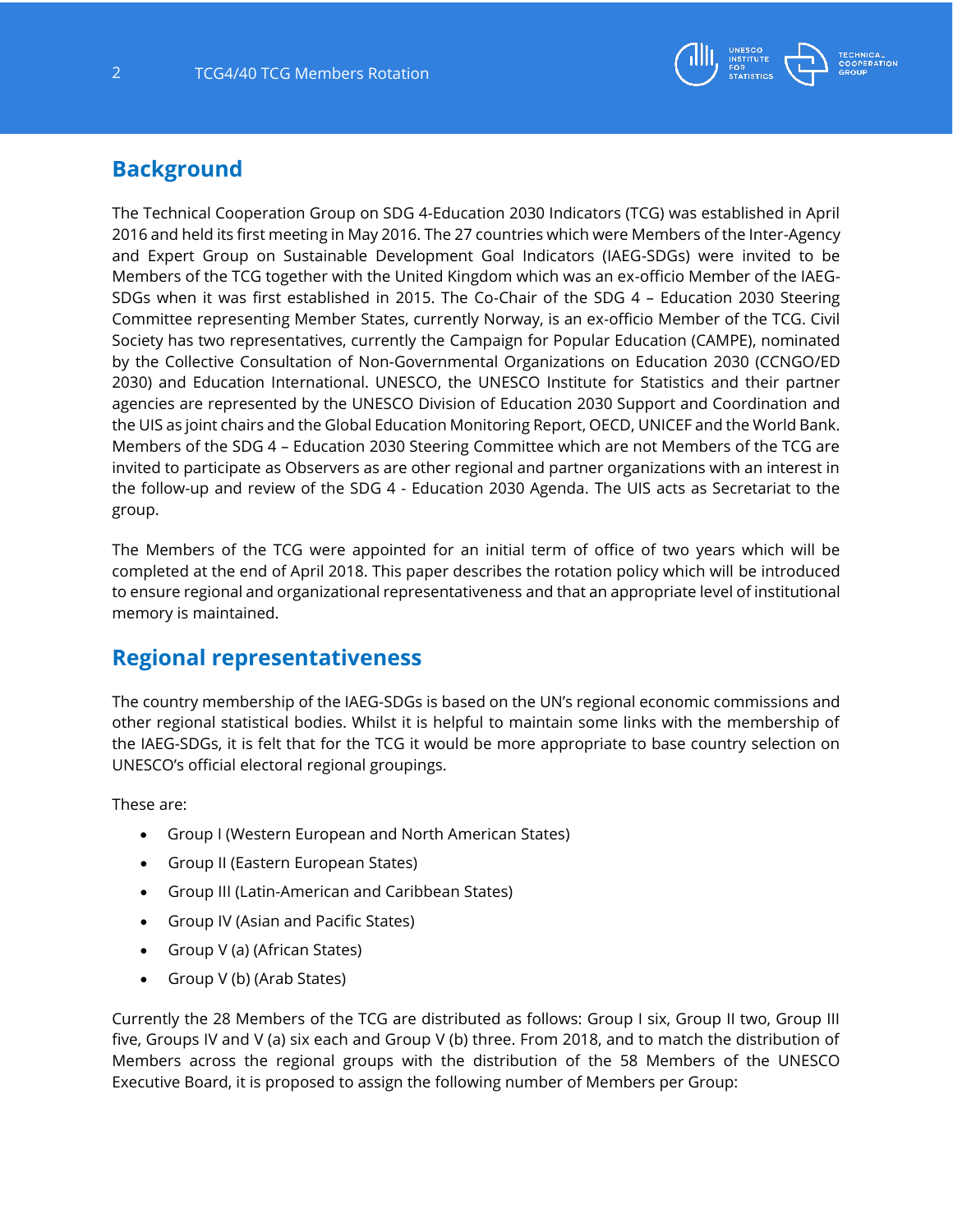

- Group I (Western European and North American States) 4 Members (reduction of two)
- Group II (Eastern European States) 3 Members (addition of one)
- Group III (Latin-American and Caribbean States) 5 Members
- Group IV (Asian and Pacific States) 6 Members
- Group V (a) (African States) 6 Members
- Group V (b) (Arab States) 3 Members

Thereafter the TCG will have 27 Member States.

Regional electoral groups will be invited to aim for some overlap between the current Members of the Inter-Agency and Expert Group on SDG Indicators and, if possible, the SDG4-Education 2030 Steering Committee in order to strengthen links between the TCG and these other groups. The current country memberships of each group are listed in **Annex I**.

TCG Members should have expertise in education statistics and the authority to provide and review technical advice related to the TCG's fields of competence. Representatives from Member States will typically be drawn from the statistical, planning or analysis units of Ministries of Education or from National Statistical Offices. Member States in each region will be asked to act as regional focal points to share information from the TCG and, where relevant, to consult other countries within their regions on the TCG's behalf.

## **Continuity of institutional memory**

In early 2018 at the same time as the membership of the SDG4-Education 2030 Steering Committee is renewed, each regional group will be invited to nominate members of the TCG for the period 2018- 2020 taking account of the existing Membership. The aim will be to retain approximately two-thirds of the current Membership and to replace approximately one-third. The regional groups will be invited to nominate national experts in education statistics typically based in Ministries of Education or National Statistical Offices.

At the same time, CCNGO/ED 2030 will be invited to nominate its representative for 2018-2020.

Partner organizations will also be given an opportunity to confirm their existing representatives or nominate new representatives.

New Members will participate in the TCG's activities from June 2018 or from the time when the nominations have all been received and approved if that is later.

Out-going Member States will be invited to participate in the TCG and, if relevant, in its Working Groups for the next two years as Observers, if they wish. Members of the Education 2030 Steering Committee which are not Members of the TCG will continue to be invited to participate as Observers as will other regional and partner organizations such as the Global Partnership for Education.

This process will be repeated every two years throughout the lifetime of the TCG.

- 
-